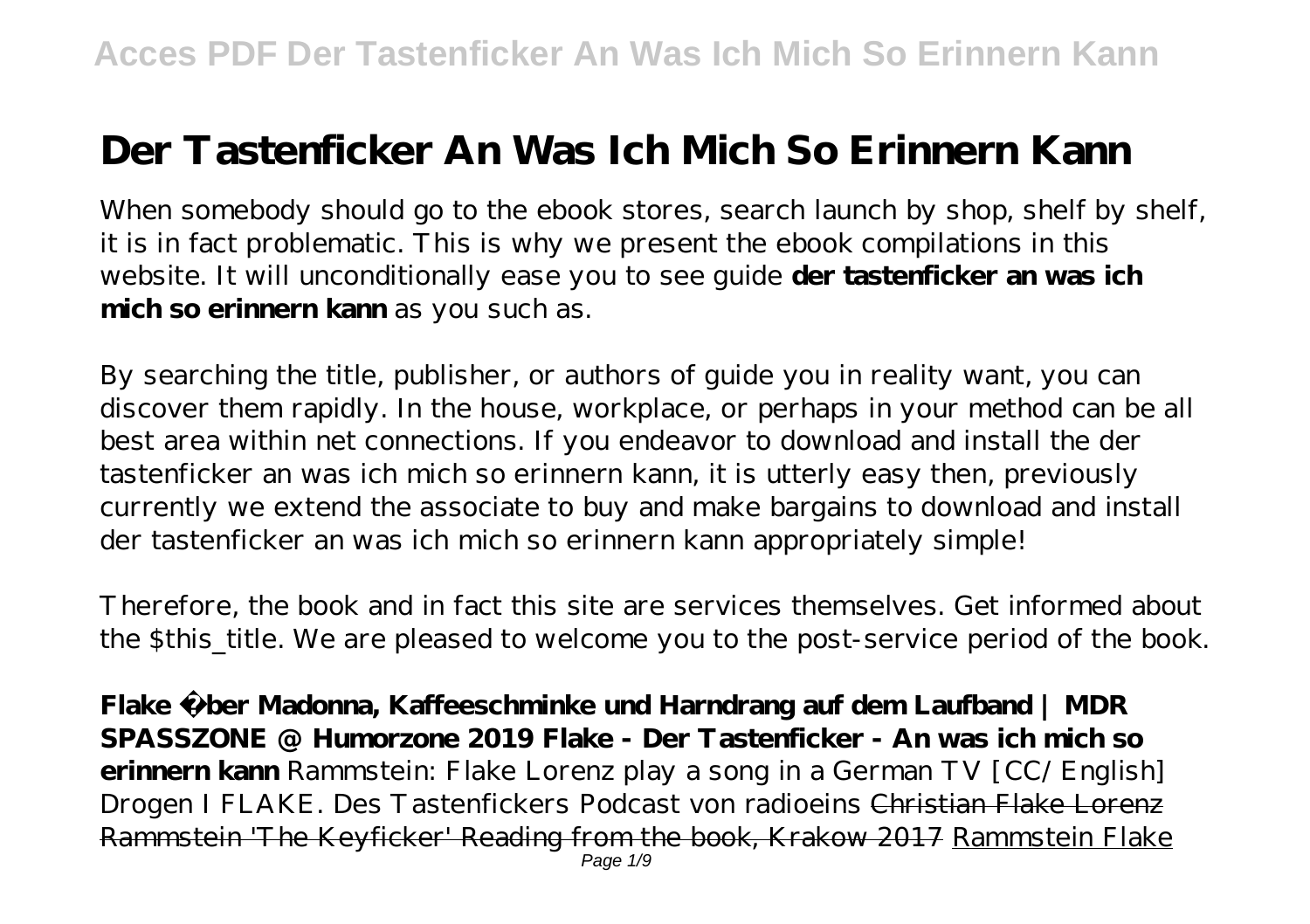Interview About \"FLAKE: DER TASTENFICKER\" 2016 Berlin I FLAKE. Des Tastenfickers Podcast von radioeins Flake by Rammstein talks about his autobiography with ARTOUR Uncoole Bands | Flake. Des Tastenfickers Podcast *Friday Reads: 'I' m really only here for the five star reads, people* **Rammstein Flake mein Leben** DO I HAVE THAT BOOK TAG | 17 Fragen rund um meine Bücher | melodyofbooks Frei.Wild Echo 2016 Die Band die Wahrheit bringt !FWSC HAMBURG ! Die unbekannte Wahrheit über Rammstein RAMMSTEIN \"Rammstein\" KRITIK | Musste das wirklich sein? | Der Dunkle Parabelritter *ASMR - Pen \u0026 Army Knife Collection - Australian Accent - Chewing Gum \u0026 Discussing in a Quiet Whisper ASMR - Haigh's Chocolates - Australian Accent -Discussing in a Quiet Whisper \u0026 Crinkles \u0026 Eating* Top 10 Rock performance that made coaches Crazy in The voice Audition 2018 best of RAMMSTEIN | Funny moments, studio moments and interviews *richard 2010 interview english subtitles* Rammstein's Paul Landers Talks Next Album, Thinks LINKIN PARK Changed Their Sound Too Much

Trough the Night with Flake Lorenz and Joey Kelly

ASMR - Book Review -Australian Accent - Chewing Gum, Book Reading \u0026 Reviewing in a Quiet Whisper**NOTES FROM A MIND READER is FREE for the NEXT FOUR DAYS! Grab a copy** Things Found In Old Books, volume four

\"Darf ich das essen?\" - easy and short TPRS story with questions (German)

Paul Landers Interview: Tech 21 PL1 Fly Rig**Rammstein - Engel (Hurricane Festival 2016) PROSHOT HD [GER/ENG/RU/ES/FR]** Flake interview (19.03.2015) electronics laboratory manual electrical engineering, 2015 ttr 230 manual, el imperio Page 2/9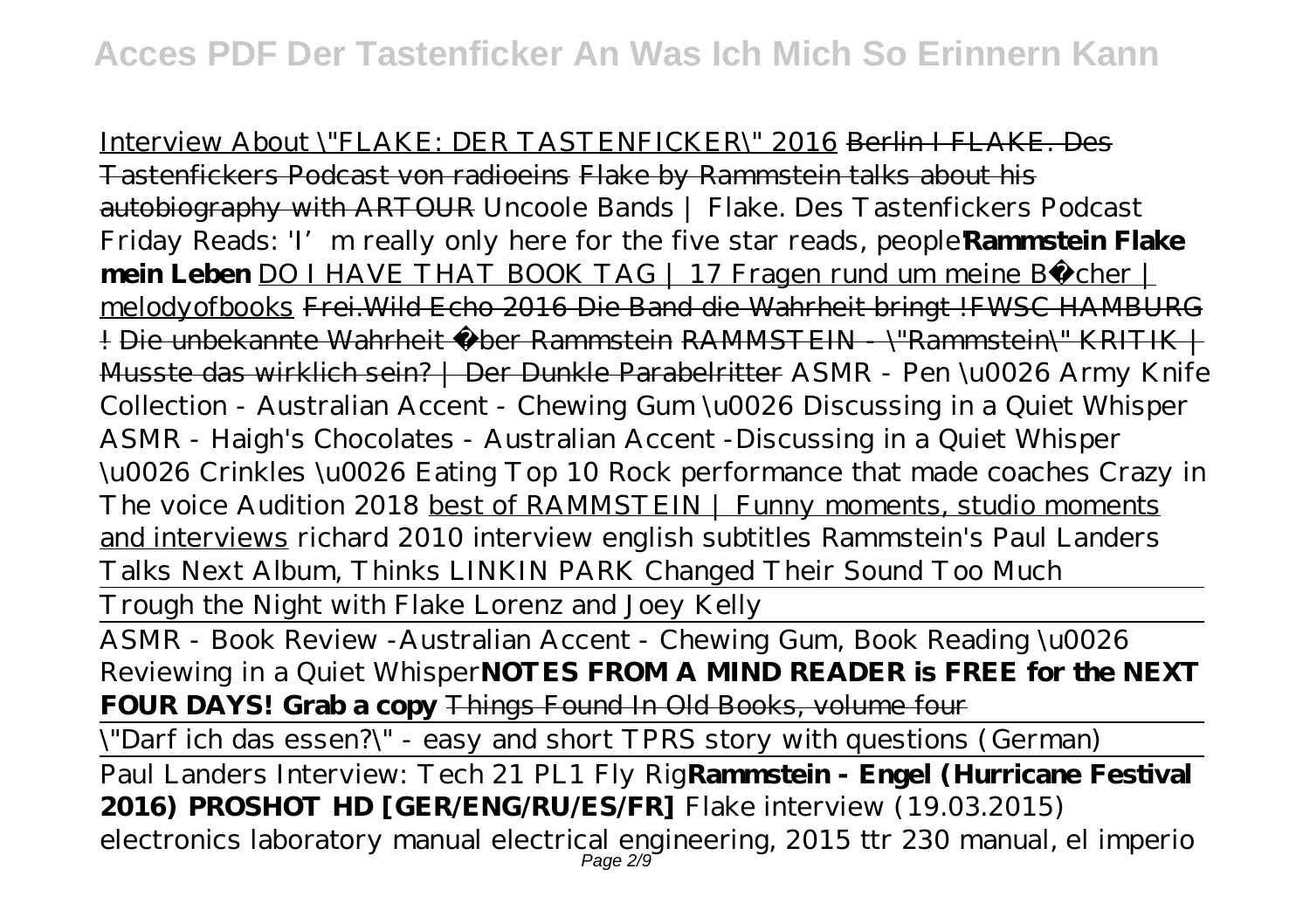## **Acces PDF Der Tastenficker An Was Ich Mich So Erinnern Kann**

romano de oriente bizancio, sample teacher interview questions and answers, 1979 ford fairmont repair manuals, crisis management planning and execution, manual vascular surgery comprehensive manuals of surgical specialties volume i, x86 embly language and c fundamentals, punithbojani, computer organization architecture 9th edition paperback, waukesha engine f11 manuals, leanerahip for mowbry hospital, alphabet trace guide, come lovely and soothing death, flowers 2016 wall calendar, cub cadet volunteer service manual, outbound flight star wars timothy zahn, climate change and agricultural water management in developing countries cabi climate change series, gmc savana service manual buskit, mountain bike way of knowledge a cartoon self help manual on riding technique and general mountain bike craziness mountain bike books, case studies in neuroscience critical care nursing aspen series of case studies in critical care nursing, trauma cinema doenting and the holocaust, toro weed eater manuals, essential of firefighting 6th edition, kawasaki vulcan 1600 nomad vn1600 clic toured 2005 complete service manual repair guide, 88 chevy truck manual, atlas of abdominal wall reconstruction 2e, red cross oxygen administration test, caryl churchill cloud nine script leedtp, ford 4 0l ohv upper intake manifold embly removal, jd la110 manual, homelite super xl manual, ip mans biography official ip man wing chun site

"Als ich die Rolling Stones fur mich entdeckte, kam meine Mutter begeistert ins Page 3/9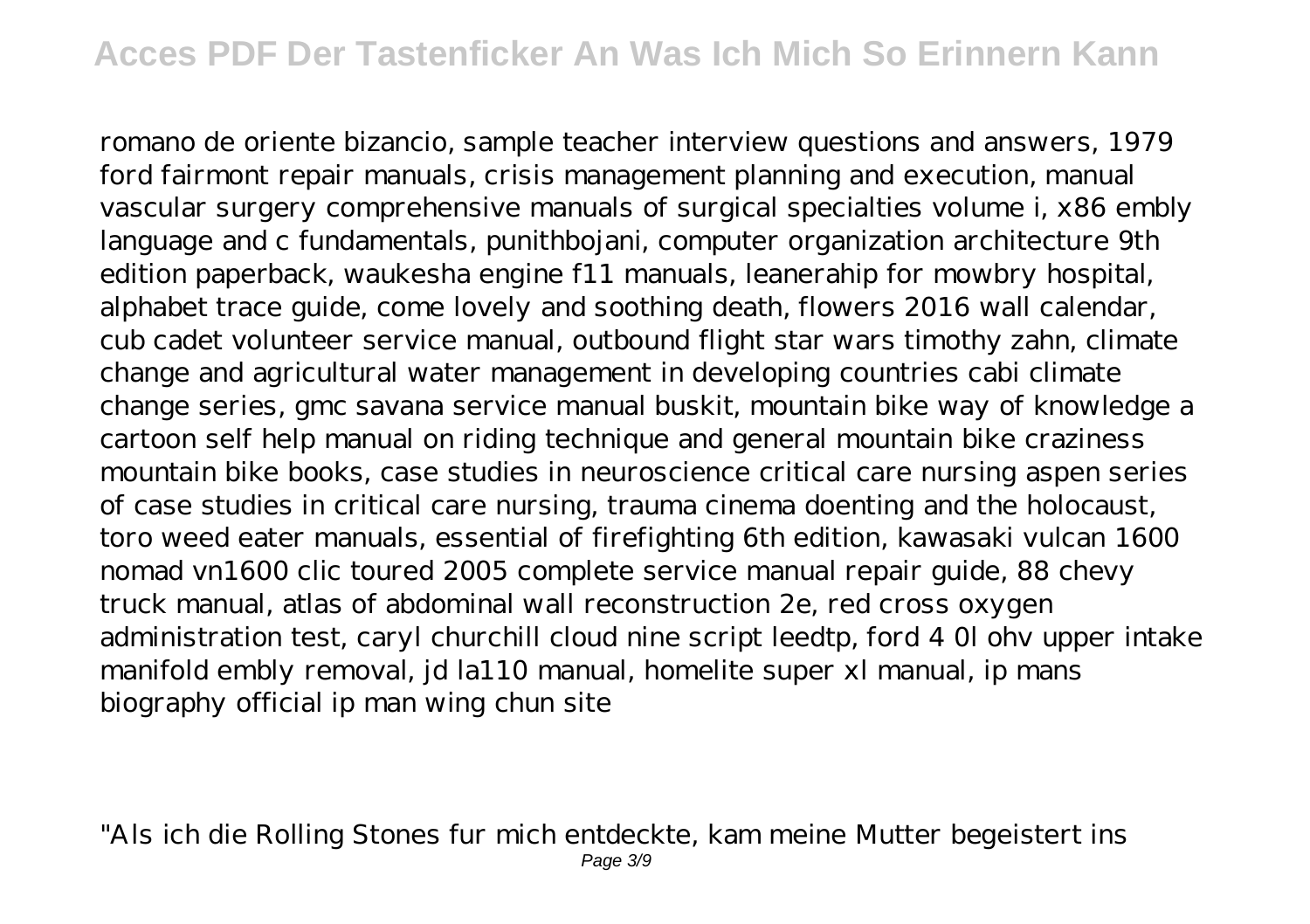## **Acces PDF Der Tastenficker An Was Ich Mich So Erinnern Kann**

Zimmer getanzt. SIe erklarte mir freudig, dass mein Mick Jagger genauso alt sei wie sie. DAs wollte ich gar nicht horen, denn nun wurde ich immer an meine Eltern denken mussen, wenn ich die Stones horte. MIr gefielen die Stones danach nur noch halb so gut. Dann stand ich also auf die Dead Kennedys, weil die so schnell und hart spielten. UNd was soll ich sagen. MEine Mutter war auch von denen stark beeindruckt und erklarte mir, dass Jello Biafra ein linker Kommunalpolitiker sei und sie ihn allein schon deswegen ganz toll fande. DA war mir die Musik auch verleidet. Aber das Allerschlimmste ist, wenn sich die Eltern zu einem Konzert anmelden. SChon das Wissen, dass da meine Mutter im Publikum steht, lahmt mich komplett. WEnn ich sie dann noch sehe, wie sie angeregt im Rhythmus unserer Musik wippt, komme ich mir ertappt vor, als hatte ich ihr jahrelang den braven Jungen vorgespielt und die Musik, die ich mache, vorenthalten." Flake

Culture from the Slums explores the history of punk rock in East and West Germany during the 1970s and 1980s. These decades witnessed an explosion of alternative culture across divided Germany, and punk was a critical constituent of this movement. For young Germans at the time, punk appealed to those gravitating towards cultural experimentation rooted in notions of authenticity-endeavors considered to be more 'real' and 'genuine.' Adopting musical subculture from abroad and rearticulating the genre locally, punk gave individuals uncomfortable with their societies the opportunity to create alternative worlds. Examining how youths mobilized music to build alternative communities and identities during the Cold War,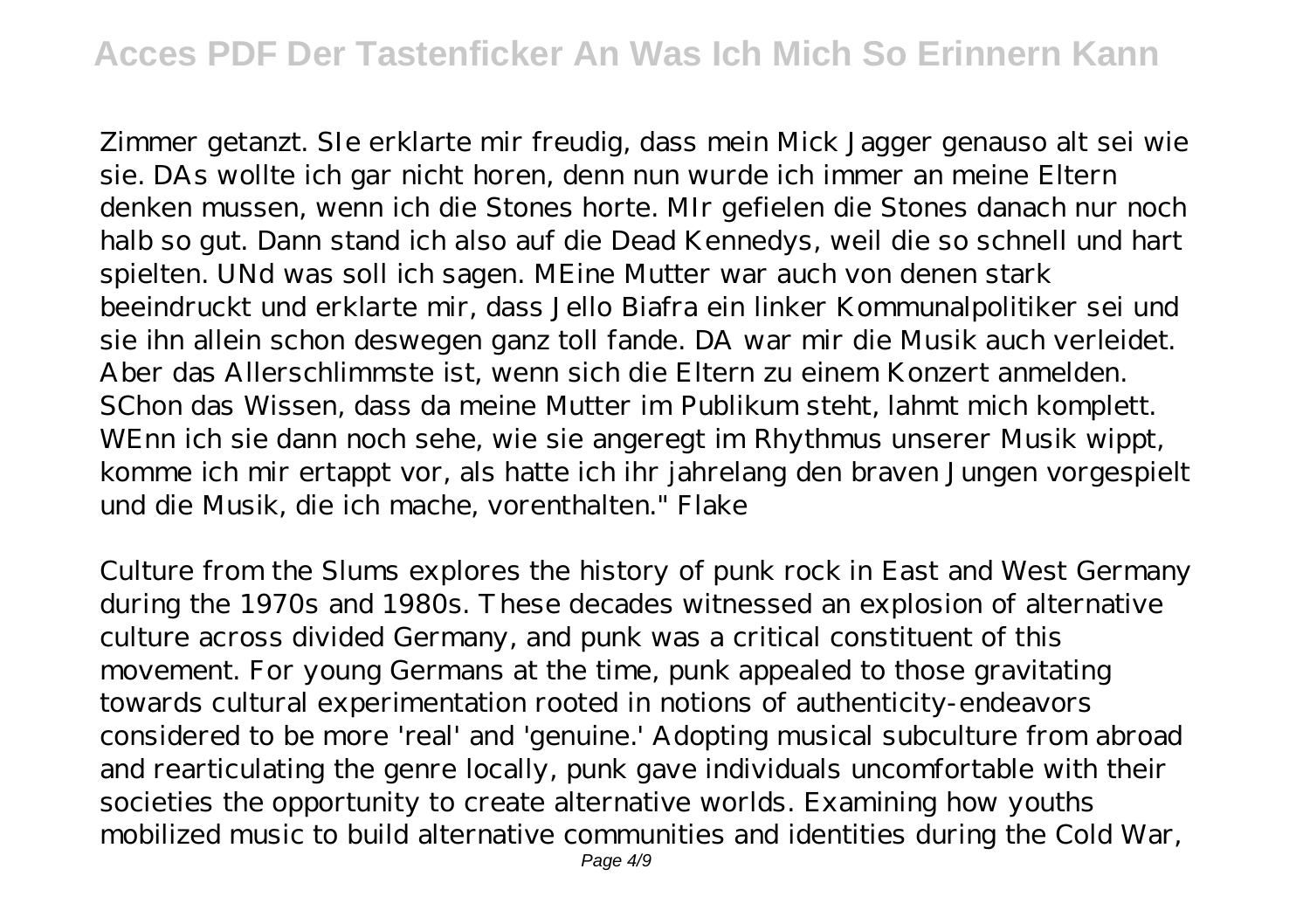## **Acces PDF Der Tastenficker An Was Ich Mich So Erinnern Kann**

Culture from the Slums details how punk became the site of historical change during this era: in the West, concerning national identity, commercialism, and politicization; while in the East, over repression, resistance, and collaboration. But on either side of the Iron Curtain, punks' struggles for individuality and independence forced their societies to come to terms with their political, social, and aesthetic challenges, confrontations which pluralized both states, a surprising similarity connecting democratic, capitalist West Germany with socialist, authoritarian East Germany. In this manner, Culture from the Slums suggests that the ideas, practices, and communities which youths called into being transformed both German societies along more diverse and ultimately democratic lines. Using a wealth of previously untapped archival documentation, this study reorients German and European history during this period by integrating alternative culture and music subculture into broader narratives of postwar inquiry and explains how punk rock shaped divided Germany in the 1970s and 1980s.

This volume features the writings of leading media scholars from South Asia and Europe on the topic of how media articulates political energies and transformational logics. The research traverses the press, newsreels, entertainment cinema, photography, television, music, social media and data-driven politics. The authors consider how media industries, institutions and practices constitute sites where conflicts relating to wider social change are observable. Authors address media materiality and aesthetics in tracking political effects and resonances on subjects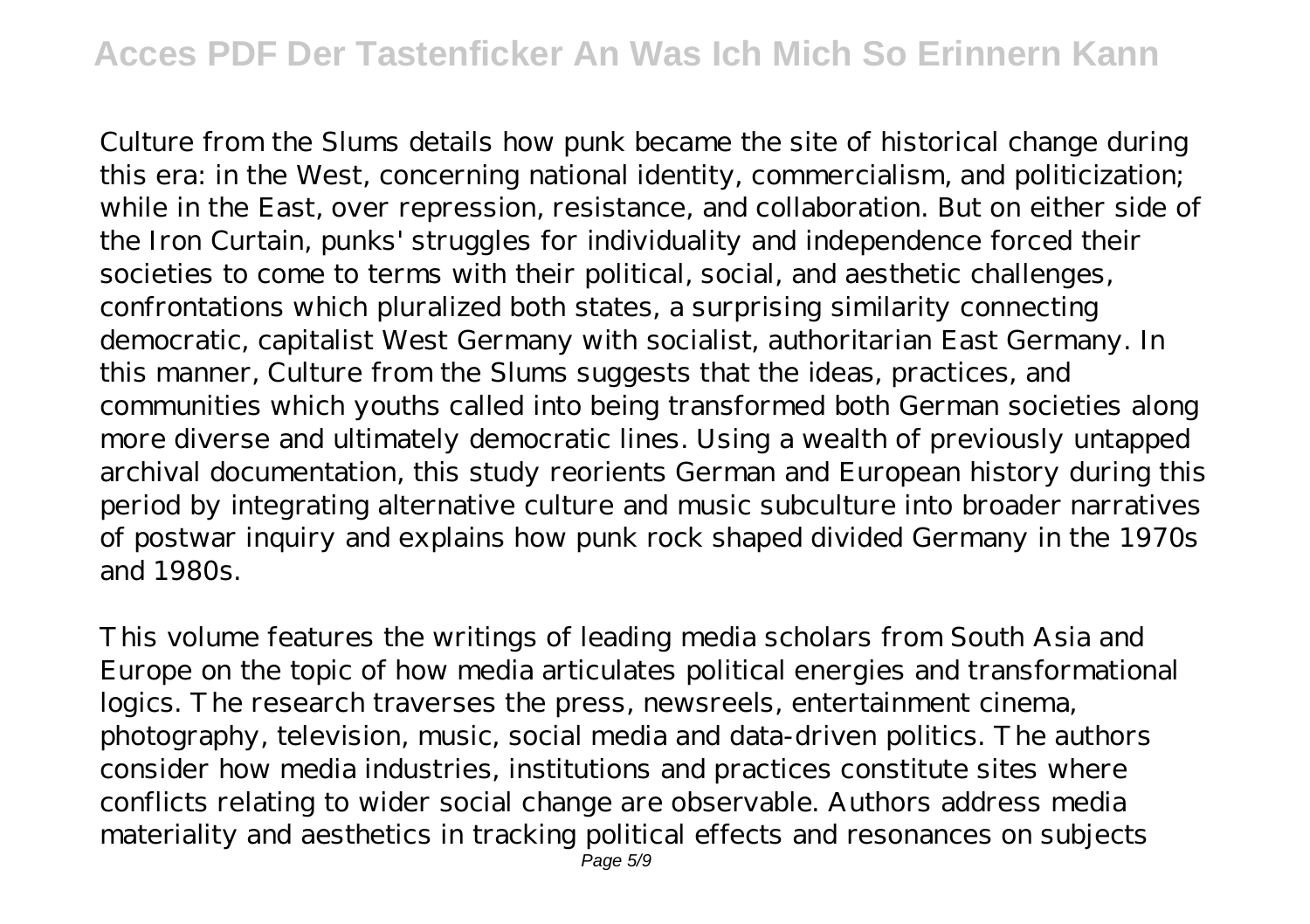such as wire photo transfers, film set design, the formal structures of the newsreel, the role of television audience surveys, the relationship between digital and paper records, the place of media in courts of law and the phenomenon of the media trial. The overall approach in understanding media and the political is not only to access formal institutions, both of media and politics but also to expand perspective to trace the wider dispersed appearance of the political in and through media.

There's a place inside us that is cloaked in darkness, rubbed raw with silence. It's a shadow wrapped in a shadow and it screams, but it screams in harsh whispers. This collection explores the blackness within, the gritty underground that hides inside memories and cowers just outside fear. The poems, paired with illustrations from Matthias Matthies work in sync to create a collage of blunt sexuality, masochistic, and sometimes sadistic recollections of love, reflection, and self-exploration. Lindemann paints pictures with his poems, a slave to the vulnerability and sexuality that drives mankind. His words themselves are body modifications that settle on readers, piercing then slowly penetrating and pumping his audience full with a mix of pleasure and pain. A combination of longing, emotional depth, and bestial intuition, these pieces evoke an innate nature to seek pleasure, to ask for forgiveness, to instill blame. On Quiet Nights pulls back the curtains at night and asks readers to think about who they are. Lindemann holds a mirror to soul, capturing desire and need, with the courage to answer some of life's biggest questions: Who am I? What am I? Why am I?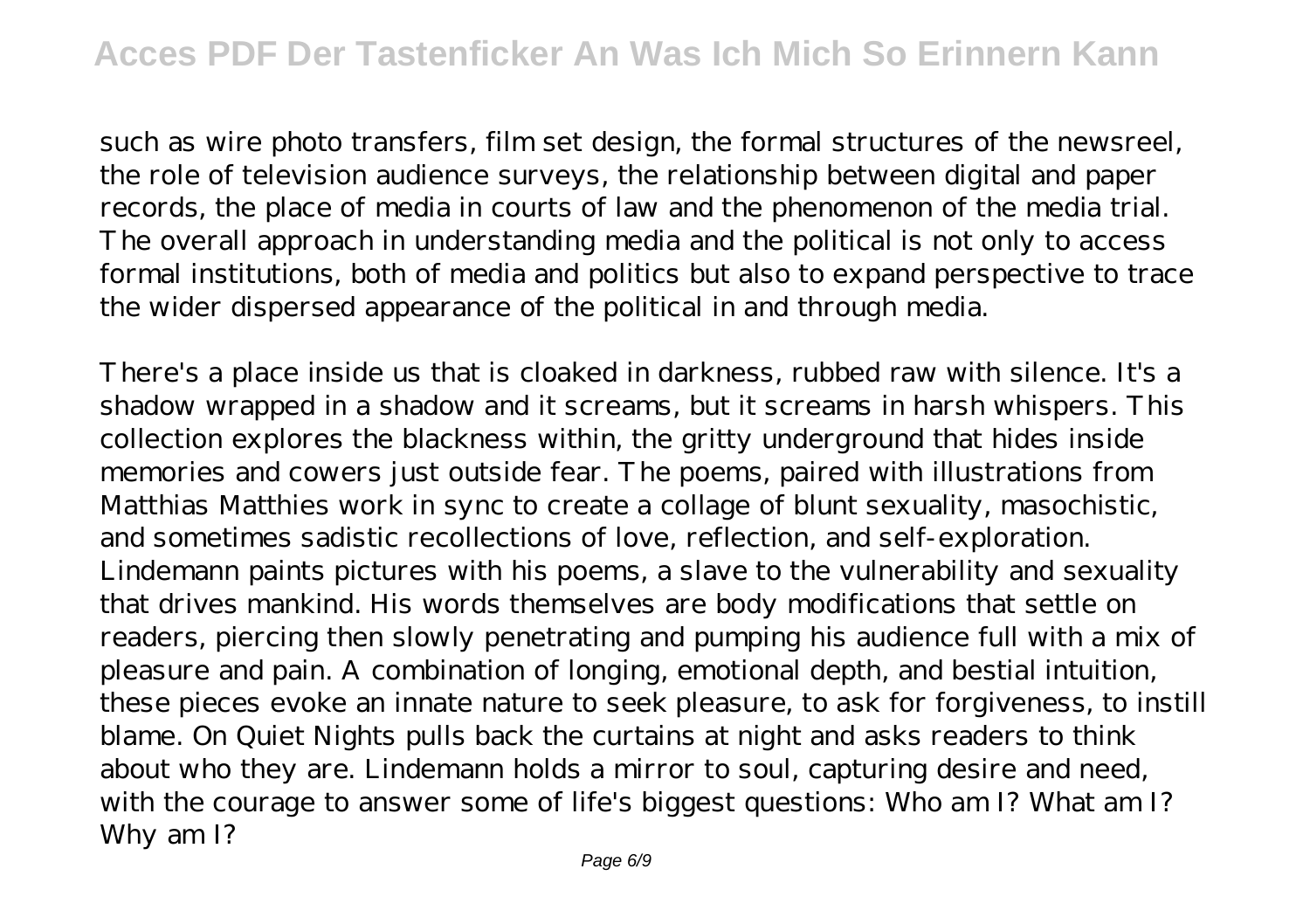Till Lindemann is known as the singer and lyricist of the band Rammstein. But he has also been writing poetry for over 20 years. His short, incisive poems hit the reader directly, surprising and rattling us. The poems circumscribe Till Lindemann's cosmos of themes in constantly new and original variations, often calling to mind traditions of German poetry since Romanticism: Nature. The body. Loneliness. Violence. Love. Evil. Animals. Pain. Beauty. Language. Death. Sex...Till Lindemann plays with the classic poetic forms of verse, folk songs, counting rhymes and ballads, always finding his very own tone, which also includes humor and irony. After Messer and On Quiet Nights a remarkable new collection of poems-not just for Rammstein fans.

Der Tod. Er erwischt uns irgendwann alle. Aber wer weiß, wie das geht? Sterben, beerdigen und trauern. Erklärt hat es uns niemand. Im schlimmsten Fall treten die Kirche und die Bestattungsbranche als Gralshüter einer "Kultur" auf, die vor allem ihnen selbst nützt. Eric Wrede war Musikmanager und wurde Bestatter. Er will etwas ändern an der gängigen Trauerkultur. Er begleitet Menschen auf ihrem letzten Weg frei von Konventionen. In seinem Buch zeigt er anhand vieler Beispiele aus der Praxis, wie die Alternative aussehen kann.

#1 German bestseller "I have no idea how late it actually is. We flew off somewhere this morning, and my cell phone automatically turns off the clock if we're getting close to a new time zone by plane. Mile by mile, the bus pushes through the inner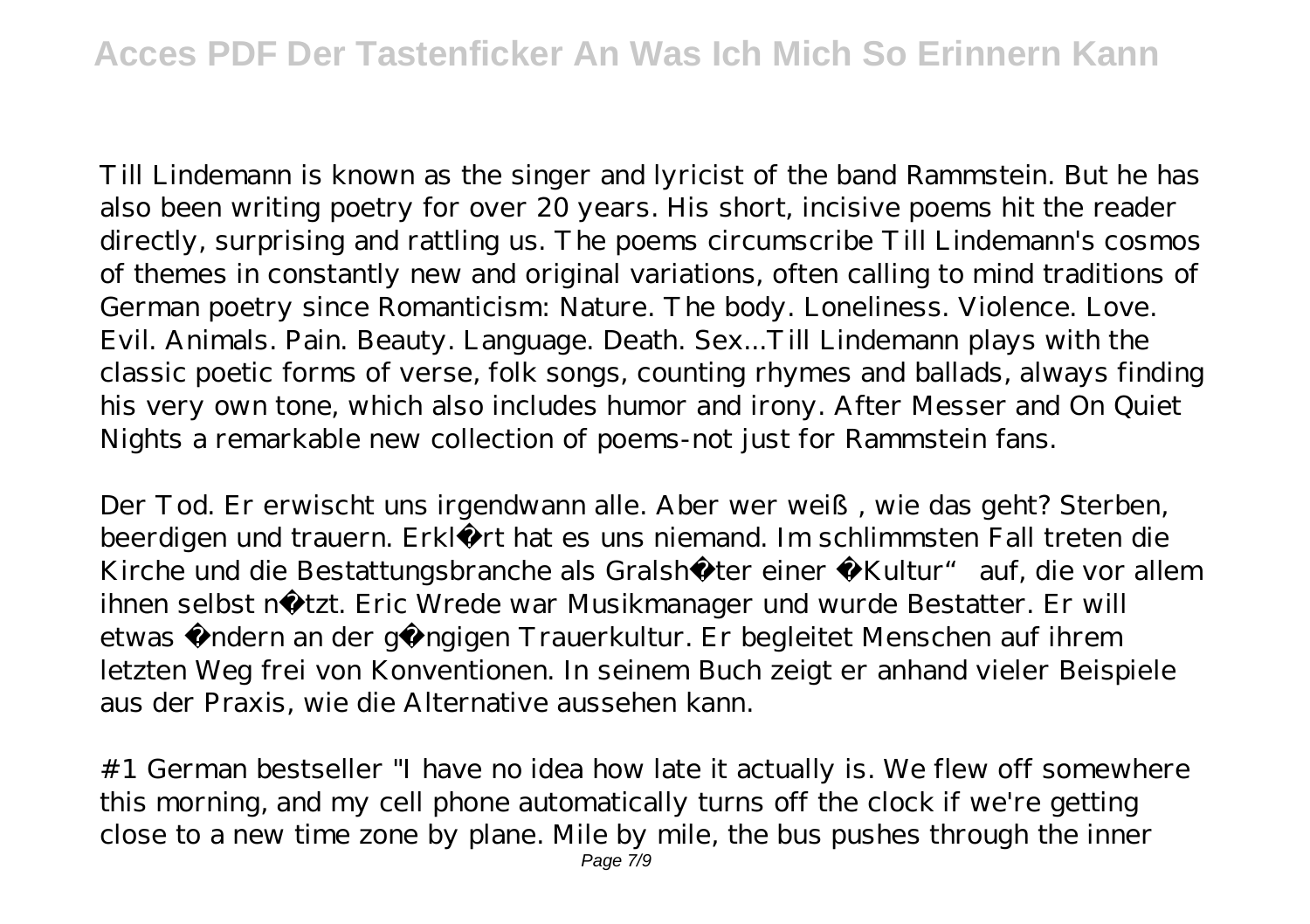city. Budapest seems to be quite big. We are in the middle of rush hour traffic. As it is Friday, everyone wants to get out of the city very quickly. But nothing works quickly here at all." Flake, the legendary keyboardist for the German band Rammstein, takes readers on a journey of what it is to be a touring musician. The excitement, the boredom, the moments that will be remembered and those that are forgotten. It's The World's Birthday Today is a strange and moody book about life on the road.

Aquis Submersus by Theodor Storm

Auch in der DDR formierte sich zu Beginn der 1980er-Jahre eine Punkszene, die zwar klein, jedoch weder zu übersehen noch zu überhören war. Exponierte Vertreter und Bands dieser Szene wurden von der Mehrheitsgesellschaft abgelehnt, aus dem staatlich organisierten Kulturbetrieb ausgegrenzt und durch den Sicherheitsapparat kriminalisiert. Doch im Gegensatz zu diesen Repressionen gegen die Punkkultur in der ersten Hälfte der 1980er-Jahre vermittelt die zweite Hälfte der Dekade ein anderes Bild: Ehemals verfemte Musiker waren nun im Staatsfunk zu hören, wurden von der Freien Deutschen Jugend (FDJ) gefördert und unter dem Rubrum > die anderen Bands Florian Lipp schloss sein Studium an der Universität Hamburg in Systematischer und Historischer Musikwissenschaft sowie